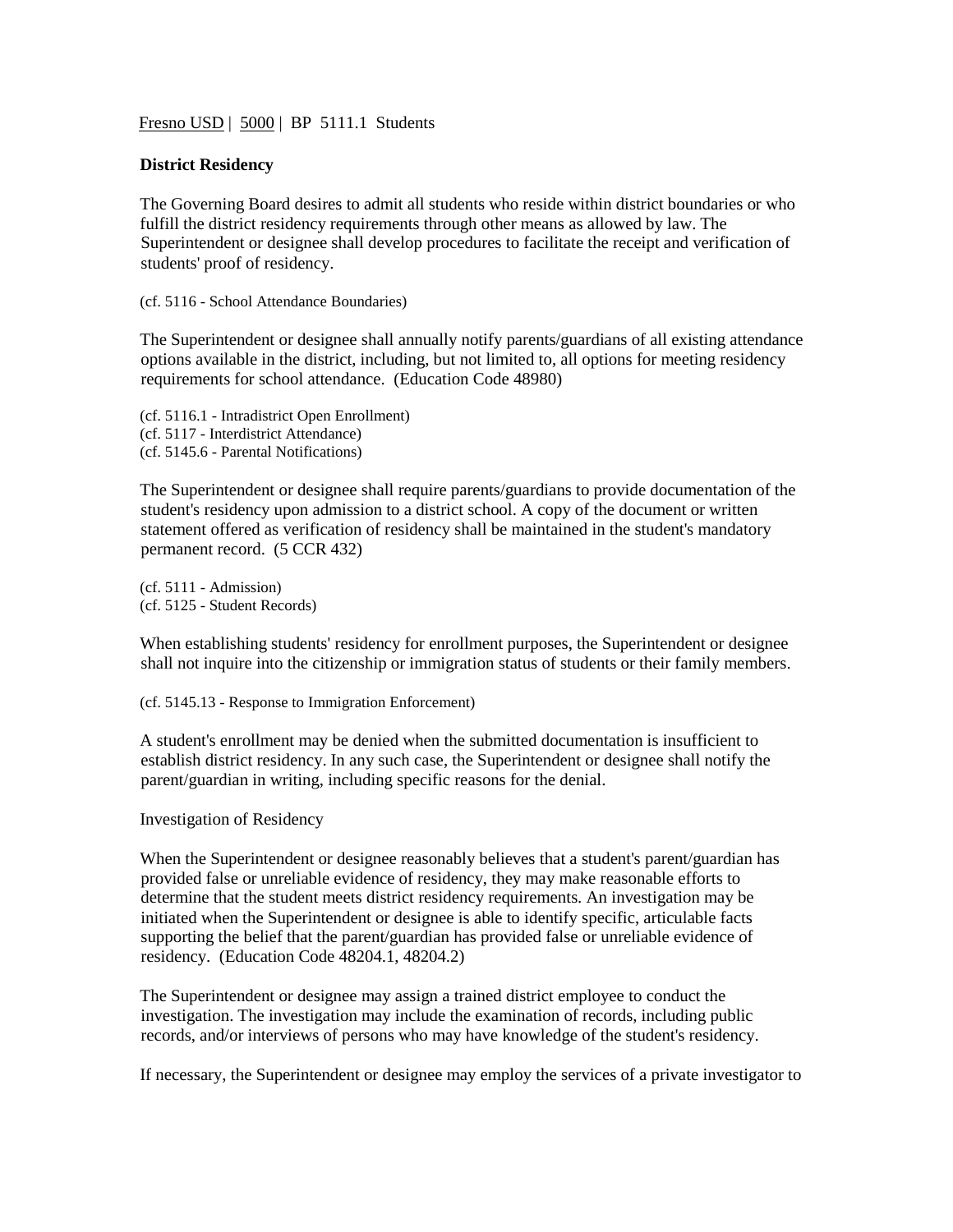conduct the investigation. Before hiring a private investigator, the Superintendent or designee shall make other reasonable efforts to determine whether the student resides in the district. (Education Code 48204.2)

The investigation shall not include the surreptitious collection of photographic or videographic images of persons or places subject to the investigation. However, the use of technology is not prohibited if done in open and public view. (Education Code 48204.2)

Any employee or contractor engaged in the investigation shall truthfully identify themselves as an investigator to individuals contacted or interviewed during the course of the investigation. (Education Code 48204.2)

Appeal of Enrollment Denial

If the Superintendent or designee, upon investigation, determines that a student does not meet district residency requirements and denies the student's enrollment in the district, they shall provide the student's parent/guardian an opportunity to appeal that determination. (Education Code 48204.2)

The Superintendent or designee shall send the student's parent/guardian written notice specifying the basis for the district's determination. This notice shall also inform the parent/guardian that they may, within 10 school days, appeal the decision and provide new evidence of residency.

The burden shall be on the parent/guardian to show why the district's determination to deny enrollment should be overruled. (Education Code 48204.2)

A student who is currently enrolled in the district shall be allowed to remain in attendance at their school pending the results of the appeal. A student who is not currently enrolled in the district shall not be permitted to attend any district school unless their appeal is successful.

In an appeal to the Superintendent of a determination that district residency requirements were not met, the Superintendent shall review any evidence provided by the parent/guardian or obtained during the district's investigation and shall make a decision within 10 school days of receipt of the parent/guardian's request for the appeal. The Superintendent's decision shall be final.

*Fresno Unified School District does not harass, intimidate, or discriminate on the basis of race, color, ethnicity, national origin, immigration status, ancestry, age, creed, religion, political affiliation, gender, gender identity or expression or genetic information, mental or physical disability, sex, sexual orientation, parental or marital status, military veteran status, or any other basis protected by law or regulation, in its educational program(s) or employment.*

Legal Reference: EDUCATION CODE 220 Prohibition of discrimination 234.7 Student protections relating to immigration and citizenship status 35160.5 Intradistrict open enrollment 35351 Assignment of students to particular schools 46600-46611 Interdistrict attendance permits